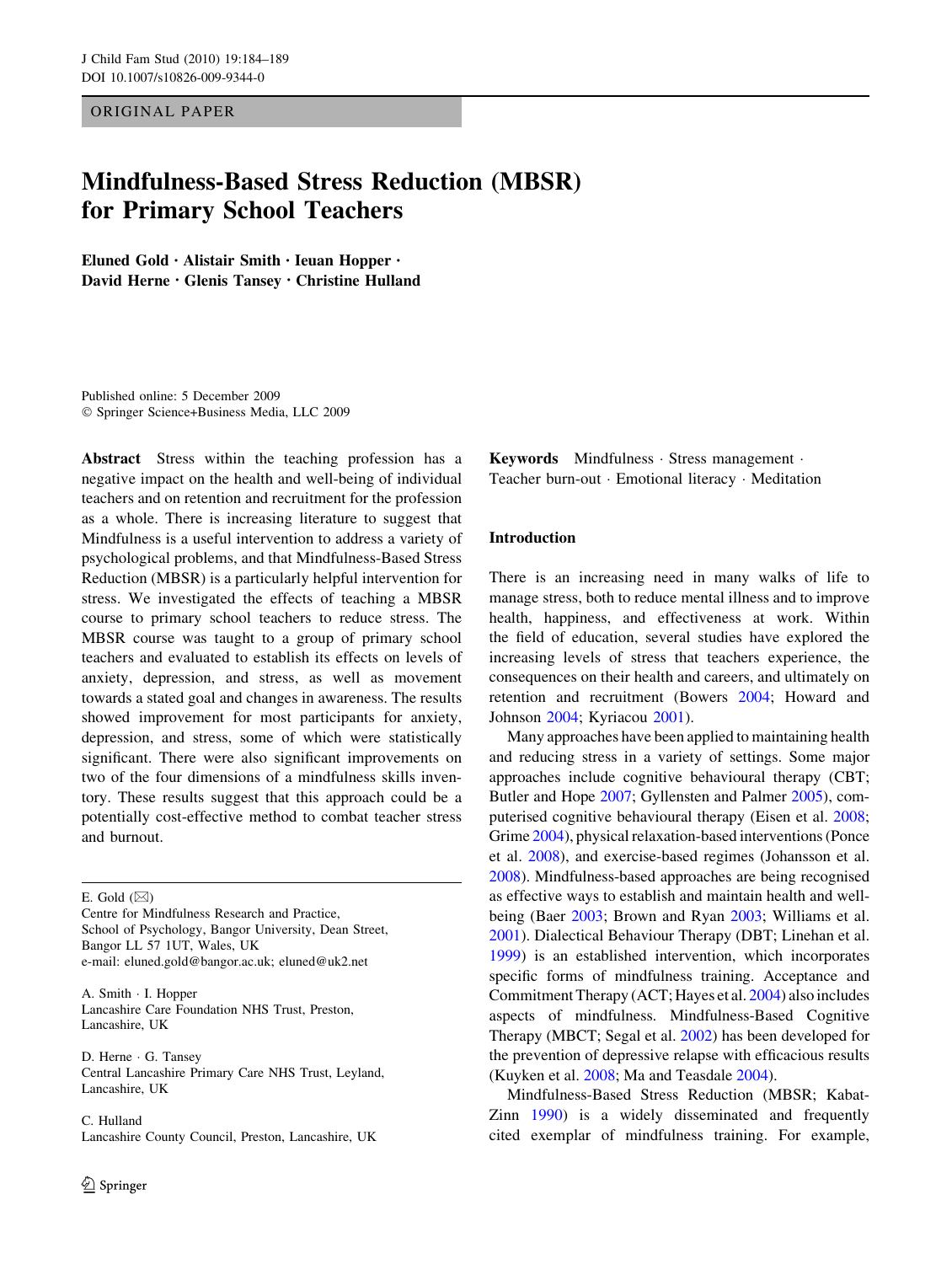Kabat-Zinn et al. [\(1985](#page-5-0)) reported improvements in pain, body image, activity levels, medical symptoms, mood, affect, somatisation, anxiety, depression, and self-esteem. Other studies have demonstrated benefits in helping people cope with many problems, including chronic pain (Kabat-Zinn et al. [1987](#page-5-0)), fatigue (Surawy and Roberts [2004\)](#page-5-0), stress reduction (Astin [1997;](#page-5-0) Chang et al. [2004\)](#page-5-0), various forms of cancer (Smith et al. [2005\)](#page-5-0), heart disease (Tacon et al. [2003\)](#page-5-0), type-2 diabetes (Rosenzweig et al. [2007\)](#page-5-0), psoriasis (Kabat-Zinn et al. [1998](#page-5-0)), and insomnia (Yook et al. [2008](#page-5-0)). This research gives some indication of how MBSR can help people to cope with the impact on their lives, of various conditions and stressors.

MBSR is based on training attention through straightforward, secular, meditation techniques. It seeks to change our relationship with stressful thoughts and events, by decreasing emotional reactivity and enhancing cognitive appraisal (Teasdale et al. [1995](#page-5-0)). Our study investigated the first of a planned two-part project: (1) training teachers to be more mindful; and (2) using these teachers to teach mindfulness (using child-focussed methods) to their pupils. We reasoned that if mindfulness training proves beneficial for teachers, this would be worthwhile whether or not the teachers subsequently taught mindfulness to their pupils.

## Methods

#### Participants

Participants were recruited from local suburban primary schools. Teachers were offered a short presentation on the background to Mindfulness, some evidence for its use in stress management and short meditation practices similar to those on the program. Nine qualified teachers and two teaching assistants from six local primary schools were recruited. Detailed demographic information was not collected. Of the eleven participants, one was male, with ages ranging from late 20 s to late 50 s. Participants were selfselected and all identified themselves as experiencing stress. None of the participants had any current medical or mental health difficulties that justified exclusion from the course, and none had any previous experience of meditation. Data from one participant are omitted, as this person did not provide post-course data.

## Measures

To measure emotional status and stress levels, course participants completed the Depression Anxiety Stress Scales (DASS21: Henry and Crawford [2005](#page-5-0); Lovibond and Lovibond [1995\)](#page-5-0) before and after taking the MBSR course. DASS21 yields three psychometrically separate factors (depression, anxiety, and stress) and has good overall reliability ( $\alpha = .93$ ). Henry and Crawford ([2005\)](#page-5-0) also reported subscales to be reliable measures of depression  $(\alpha = .88)$ , anxiety ( $\alpha = .82$ ), and stress ( $\alpha = .90$ ). Normative data were based on a large UK sample  $(N = 1,794)$ of 18 to 91-year olds (Henry and Crawford [2005\)](#page-5-0).

The Global Problem scale item from the Fear Ouestionnaire (Marks and Mathews [1979](#page-5-0)) was utilized. Participants were asked to identify their main problem and rate its severity on a scale from 0 to 8. The related Main Goal scale was also used, with each participant required to define a Main Goal pre-intervention and rate percentage of achievement post-intervention.

The Kentucky Inventory of Mindfulness Skills (KIMS: Baer et al. [2004](#page-5-0)), a 39-item self-report mindfulness measure, was used to evaluate how far an MBSR course enabled participants to become more mindful, and on which dimensions of mindfulness. The KIMS has adequate convergent and discriminant validity with other relevant constructs, good content validity, and internal consistency with alpha coefficients of between  $\alpha = .83$  and  $\alpha = .91$  for the four subscales (Baer et al. [2004](#page-5-0)). Administering the KIMS before and shortly after the MBSR course, we hoped to detect any changes on 4 subscales relating to mindfulness: Observe, Describe, Act with Awareness, and Accept without Judgement.

#### Intervention

Participants undertook an 8-week course taught by the first author, a psychotherapist registered with United Kingdom Council for Psychotherapist, an experienced MBSR teacher trained by staff from the Centre for Mindfulness Massachusetts. Participants were given information about the course and the importance of taking responsibility for their own well-being throughout the course. The course teacher was available by telephone or e-mail for support in between weekly sessions, and any participant who unexpectedly failed to attend was contacted. The course was delivered immediately following the school day, as  $8 \times 2.5$ -h weekly sessions, including a 5-h 'silent day' conducted on a Saturday between weeks 5 and 6. Examples and discussions were drawn from the participants' working life in primary schools. The course syllabus closely followed those described by Kabat-Zinn [\(1990](#page-5-0)).

## **Results**

Descriptive Statistics Pre- and Post- MBSR Training

Table [1](#page-2-0) presents the participants' pre-training DASS scores. It shows that most teachers were suffering from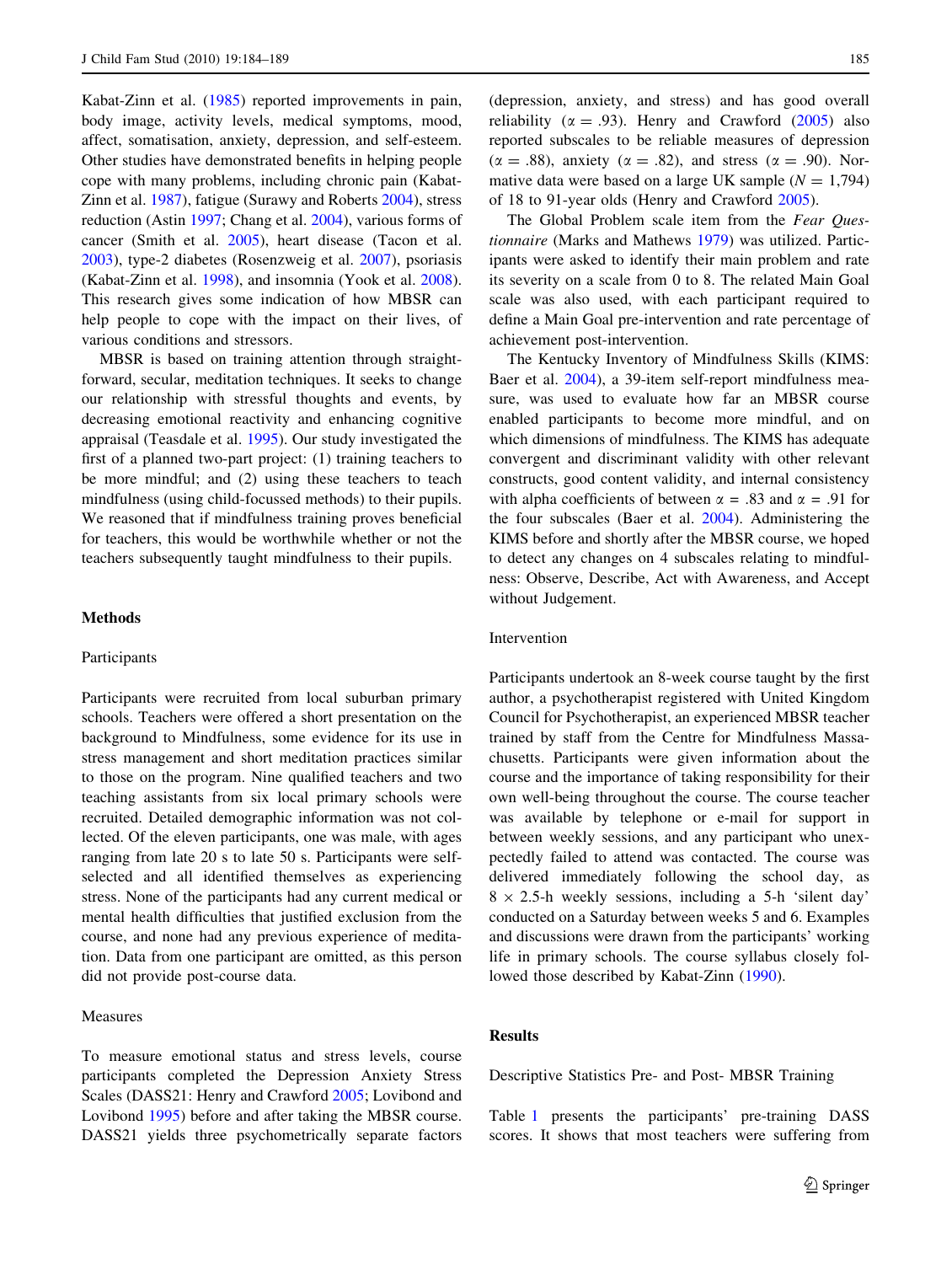(DASS)

**Table 3** Changes from pre- post course scores on DASS ( $N = 10$ )

| Participant code | Depression | Anxiety      | <b>Stress</b> |  |
|------------------|------------|--------------|---------------|--|
| $\mathbf{1}$     | 16         | 18           | 26            |  |
| 2                | 10         | 6            | 16            |  |
| 3                | 10         | $\mathbf{0}$ | 2             |  |
| 4                | 12         | 6            | 14            |  |
| 5                | 14         | 10           | 14            |  |
| 6                | 32         | 14           | 26            |  |
| 7                | 16         | 20           | 28            |  |
| 9                | 14         | $\Omega$     | 26            |  |
| 16               | 10         | 6            | 6             |  |
| 17               | 22         | $\Omega$     | 14            |  |
| Summed scores    | 156        | 80           | 172           |  |
| Group means      | 15.6       | 8.0          | 17.2          |  |
| Range            | $10 - 32$  | $0 - 20$     | $2 - 28$      |  |

<span id="page-2-0"></span>Table 1 Pre-course scores on depression anxiety stress scales

The maximum possible score on each scale is 42. Scores above the normal range are in italics

Table 2 Post-course scores on depression anxiety stress scales (DASS)

| Participant code | Depression     | Anxiety        | <b>Stress</b> |  |
|------------------|----------------|----------------|---------------|--|
| $\mathbf{1}$     | $\overline{4}$ | $\overline{c}$ | 6             |  |
| $\overline{2}$   | 12             | 0              | 12            |  |
| 3                | 16             | 20             | 14            |  |
| 4                | 8              | 2              | 14            |  |
| 5                | 6              | 0              | 8             |  |
| 6                | $\overline{0}$ | 0              | $\mathbf{0}$  |  |
| 7                | $\overline{4}$ | 6              | 14            |  |
| 9                | 2              | 6              | 10            |  |
| 16               | 2              | 4              | 10            |  |
| 17               | $\overline{2}$ | $\overline{0}$ | 2             |  |
| Summed scores    | 56             | 40             | 90            |  |
| Group means      | 5.6            | 4.0            | 9.0           |  |
| Range            | $0 - 16$       | $0 - 20$       | $0 - 14$      |  |

Scores above the normal range are in italics

significant emotional distress. All scored above the threshold for depression, five being in the mild range. Eight scored above the clinical cut-off on either two or all three subscales with several of these falling within the severe or extremely severe ranges. Second, for some participants, this distress was associated with self-reported impairments of motivation, self-confidence, and concentration.

Table 2 presents the participants' post-training DASS scores. It shows that most participants' DASS scores improved following the MBSR intervention. One person scored as more distressed due, in part, to personal and not work-related reasons. Only four participants, however,

| Participant     | Depression    | Anxiety        | <b>Stress</b>  |
|-----------------|---------------|----------------|----------------|
| 1               | $-12$         | $-16$          | $-20$          |
| 2               | $+2$          | -6             | $-4$           |
| 3               | $+6$          | $+20$          | $+12$          |
| $\overline{4}$  | $-4$          | $-4$           | $\mathbf{0}$   |
| 5               | $-4$          | $-10$          | $-6$           |
| 6               | $-32$         | $-14$          | $-26$          |
| 7               | $-12$         | $-14$          | $-14$          |
| 9               | $-12$         | $+6$           | $-16$          |
| 16              | $-8$          | $-4$           | $+4$           |
| 17              | $-20$         | $\overline{0}$ | $-12$          |
| Sums of changes | $-96$         | $-42$          | $-82$          |
| Mean changes    | $-9.6$        | $-4.2$         | $-8.2$         |
| Range           | $-32$ to $+6$ | $-16$ to $+20$ | $-26$ to $+12$ |

scored within the clinically significant range on any subscale, and two of those only as mildly stressed. Table 3 shows shifts from clinically significant distress to normal levels.

With regard to severity of personally troubling problems, Tables [4](#page-3-0) and [5](#page-4-0) shows that all participants but one identified a main problem, and the mean severity (4.8) corresponded to the descriptor ''Definitely disturbing/disabling''. One participant, who did provide data on other measures, did not do so on the Main Problem and Main Goal, despite being reminded to do so. Unfortunately due to a misunderstanding, we did not record the change on this measure after the course, but the main goals identified were almost all directly related to the main problems and, on average, participants reported that they had progressed 60% of the way to their main goals.

Statistical Analyses of DASS and KIMS Scores Preand Post-MBSR Training

Pre- to post-training changes in DASS scores were analysed using the Wilcoxon Signed Ranks Test (Wilcoxon [1945](#page-5-0)). The improvements on depression and stress were significant ( $p = .02$  for Depression;  $p = .05$  for Stress) while the group's improvement on Anxiety was not statistically significant.

The Wilcoxon Signed Ranks Test was also used to assess whether there was a significant difference between pre and post scores on the Kentucky Inventory of Mindfulness Skills. As Tables [4](#page-3-0) and [5](#page-4-0) shows, taking all participants into account, the factors of: Accept without Judgement and Total KIMS were significantly higher post MBSR. There were improvements on the other factors, but these did not reach significance.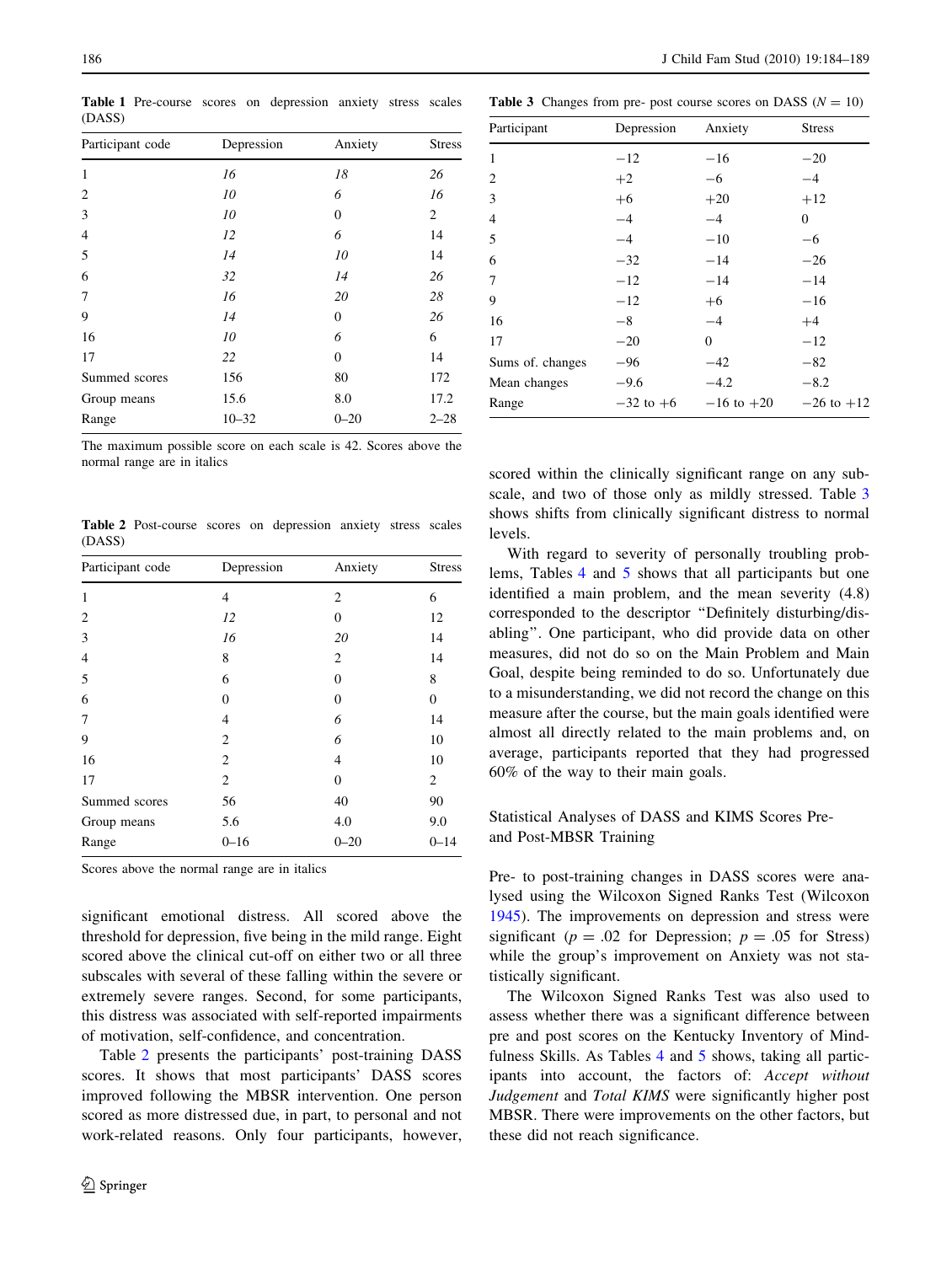#### <span id="page-3-0"></span>Table 4 Main problem and goal measure

|                | Participant Main problem (specified pre-course)                                                                                                                                 | Disturbing/<br>disabling<br>$(0-8)$ | Main goal (set pre-course)                                                                                           | Goal<br>achievement<br>post-course<br>$(0-100\%)$<br>$(\%)$ |
|----------------|---------------------------------------------------------------------------------------------------------------------------------------------------------------------------------|-------------------------------------|----------------------------------------------------------------------------------------------------------------------|-------------------------------------------------------------|
|                | Too many things in my head and not enough time to 6<br>deal with them                                                                                                           |                                     | To be able to prioritise more effectively and<br>actually deal with issues without letting other<br>issues intervene | 80                                                          |
| $\overline{2}$ | Trying to do too many things at once                                                                                                                                            | 3                                   | To learn to say 'no' to people and manage time 50<br>better                                                          |                                                             |
| 3              | [Omitted for reasons of confidentiality]                                                                                                                                        | 3                                   | [Omitted for reasons of confidentiality]                                                                             | 100                                                         |
| 4              | [Omitted for reasons of confidentiality]                                                                                                                                        | 8                                   | Relaxing and coming to terms with this                                                                               | 30                                                          |
| 5              | Inability to think through a problem—e.g. planning 6<br>logically and to feel I've 'covered all the bases'                                                                      |                                     | To be able to think through a task and feel I've 80<br>covered all eventualities                                     |                                                             |
| 6              | Lack of reward from working in school. Feeling of 7<br>pressure to work in ways that are against children's<br>best interests. No control over direction and<br>purpose of work |                                     | Improvement in self-esteem and feelings that<br>what I am doing is appropriate and worthwhile                        | 90                                                          |
| 7              | Lack of belief in my abilities, fear of the unknown 3                                                                                                                           |                                     | Quiet confidence in myself, stop putting off<br>doing things                                                         | 50                                                          |
| 9              | No relaxing time, always on the go, too much to do, 4<br>never stop trying to succeed at everything etc.                                                                        |                                     | Not to be so bothered about fitting it all in                                                                        | 60                                                          |
| 16             | [Omitted for reasons of confidentiality]                                                                                                                                        | 3                                   | [Omitted for reasons of confidentiality]                                                                             | $\boldsymbol{0}$                                            |
| 17             | No data                                                                                                                                                                         |                                     |                                                                                                                      |                                                             |
| Mean           |                                                                                                                                                                                 | 4.8                                 |                                                                                                                      | 60                                                          |
| Range          |                                                                                                                                                                                 | $3 - 8$                             |                                                                                                                      | $0 - 100$                                                   |

# Discussion

This small initial study focused on stress, depression, and anxiety within a self-selected sample of primary school teachers. The results showed that most teachers were suffering from emotional distress. All scored above the clinical threshold for depression, with eight scoring in the clinically significant range on two or all three subscales. The distress of some participants was associated with selfreported impairments of motivation, self-confidence, and concentration. Due to the small sample size, it is not possible to draw generalisable conclusions as to whether the sample itself was atypical, or whether teachers in English primary schools are a distressed occupational group.

Most participants experienced reductions in stress, depression, and anxiety as a result of participating in the MBSR course, as shown by changes in the DASS scores. Post-intervention, only four scored within the clinically significant range on any subscale, with two of those only as mildly stressed. One participant reported more anxiety and stress at follow-up, despite achieving their personal goal and feeling that the course had been helpful. This may be explained by life events occurring during the course and could have been independent of it. All other participants improved. These findings broadly reflect others' findings about the effectiveness of MBSR as a stress management strategy (Baer [2003;](#page-5-0) Brown and Ryan [2003](#page-5-0); Williams et al. [2001](#page-5-0)).

Despite the KIMS scale scores showing marked increases in mindfulness on all 4 factors, only the increase in Acceptance without judgement yielded a statistically significant effect. However, Observe did demonstrate a positive trend and lends some strength to KIMS change scores as a result of MBSR training.

Before the MBSR course, participants set main goals for their desired achievements through taking the course. On average, participants reported that they had progressed 60% of the way to these goals in less than three months. Although small, these findings are sufficiently positive to encourage further study. If our findings prove to hold more widely, MBSR may be an efficacious and potentially costeffective intervention for occupationally stressed teachers.

Our evaluation was not designed with a specifically qualitative methodology. However, participants made some important and revealing statements about the impact the course had on them. For example, participants commented, ''I wish I'd known about it 30 years ago'', ''I now find time to sit quietly'' and another noted ''enjoying the moment''.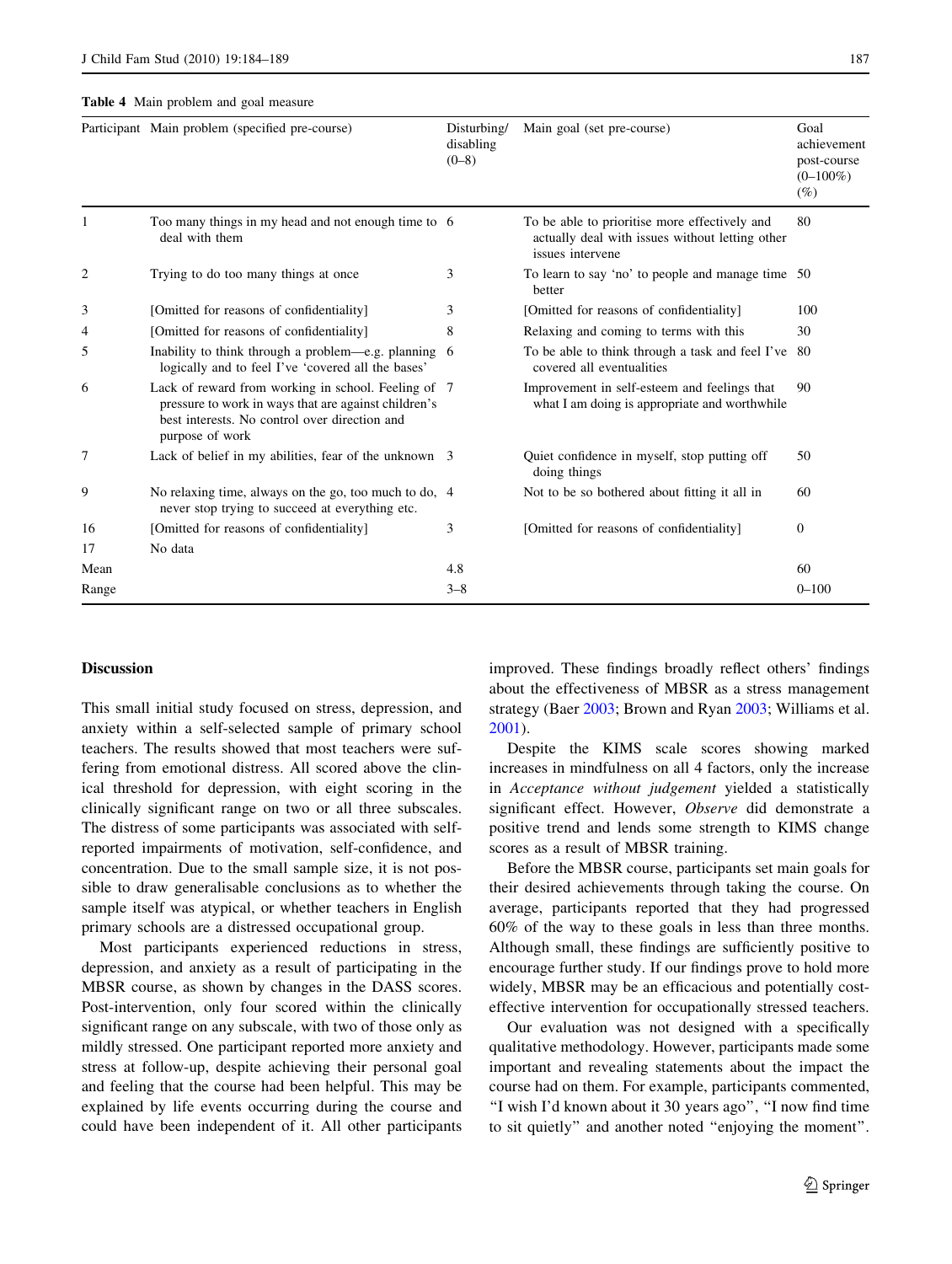<span id="page-4-0"></span>Table 5 Post-test minus pretest KIMS changes using Wilcoxon's Signed Ranks test (continues on next page)

|                          | $\boldsymbol{N}$ | Mean rank      | Sum of ranks   | Statistic              | Standard deviations<br>and significance |
|--------------------------|------------------|----------------|----------------|------------------------|-----------------------------------------|
| Observe                  |                  |                |                |                        |                                         |
| Negative ranks           | 1                | 6.5            | 6.5            | Z                      | $-1.90$                                 |
| Positive ranks           | 8                | 4.8            | 38.5           | Asymp. Sig. (2-tailed) | 0.056                                   |
| <b>Ties</b>              | 1                |                |                |                        |                                         |
| Total                    | 10               |                |                |                        |                                         |
| Describe                 |                  |                |                |                        |                                         |
| Negative ranks           | 2                | 3              | 6              | Z                      | $-1.7$                                  |
| Positive ranks           | 6                | 5              | 30             | Asymp. Sig. (2-tailed) | 0.085                                   |
| <b>Ties</b>              | $\overline{c}$   |                |                |                        |                                         |
| Total                    | 10               |                |                |                        |                                         |
| Act w/awareness          |                  |                |                |                        |                                         |
| Negative ranks           | 2                | 6.7            | 13.5           | Z                      | $-1.1$                                  |
| Positive ranks           | $\tau$           | 4.5            | 31.5           | Asymp. Sig. (2-tailed) | 0.285                                   |
| <b>Ties</b>              | 1                |                |                |                        |                                         |
| Total                    | 10               |                |                |                        |                                         |
| Accept without judgement |                  |                |                |                        |                                         |
| Negative ranks           | 1                | $\overline{4}$ | $\overline{4}$ | Z                      | $-2.2$                                  |
| Positive ranks           | 8                | 5.1            | 41             | Asymp. Sig. (2-tailed) | $0.03*$                                 |
| <b>Ties</b>              | $\mathbf{1}$     |                |                |                        |                                         |
| Total                    | 10               |                |                |                        |                                         |
| <b>Total KIMS</b>        |                  |                |                |                        |                                         |
| Negative ranks           | 2                | 3.5            | $\tau$         | Z                      | $-2.1$                                  |
| Positive ranks           | 8                | 6              | 48             | Asymp. Sig. (2-tailed) | $0.04*$                                 |
| <b>Ties</b>              | $\Omega$         |                |                |                        |                                         |
| Total                    | 10               |                |                |                        |                                         |

Asterisk denotes significance level (2-tailed)

In describing the effect on their stress, the teachers said, ''The key ideas for me are being accepting and non-judging'', ''It is very useful in times of crisis, like an invisible tool box you can carry around with you'', ''Responding not reacting, it teaches us to take control'', ''It has been helpful for me to notice unhelpful thinking patterns and nipping them in the bud''. Comments on the way their teaching was affected included, ''It has been very useful during OFSTED'' and ''Because I am calmer I meet deadlines and I do it better''.

The study has a number of limitations. The small sample size leads to tentative conclusions. In addition, there was the theoretical danger of an under-powered study failing to detect real effects of the intervention. In fact, that statistically significant effects were found indicates a replication study with a larger sample would be worthwhile. As the sample was self-selected, it is difficult to conclude whether or not the high levels of distress reported are typical of primary school teachers.

The lack of a control group further limits the study as it is not possible to establish whether any observed change is directly due to the intervention itself. In addressing this issue, a larger study could investigate both MBSR in

comparison to a control group, as well as a second treatment arm of another stress reduction intervention. This two-treatment arm trial design would allow comparisons to be drawn between evidence-based stress reduction interventions, exploring any additional benefits mindfulness practice has upon reducing reported stress, anxiety, and depression.

Given mindfulness training is intended to bring lasting, as well as short-term benefits, having a follow-up after a period of at least several months would further strengthen the study, and may have demonstrated different effects to the findings reported here. Failing to record changes over time on the Main Problem measure limited the usefulness of this measure and as a result, the amount of information gleaned. The KIMS is a self-report measure of mindfulness, which suffers the limitations of most self-report measures, in that participants might have a vested interest in viewing themselves as more mindful after investing time and effort in mindfulness training. Changes in the KIMS may also be due to the participants' better understanding of what mindfulness is and a longer term follow-up would address this issue by investigating long-term changes and the stability of such changes.